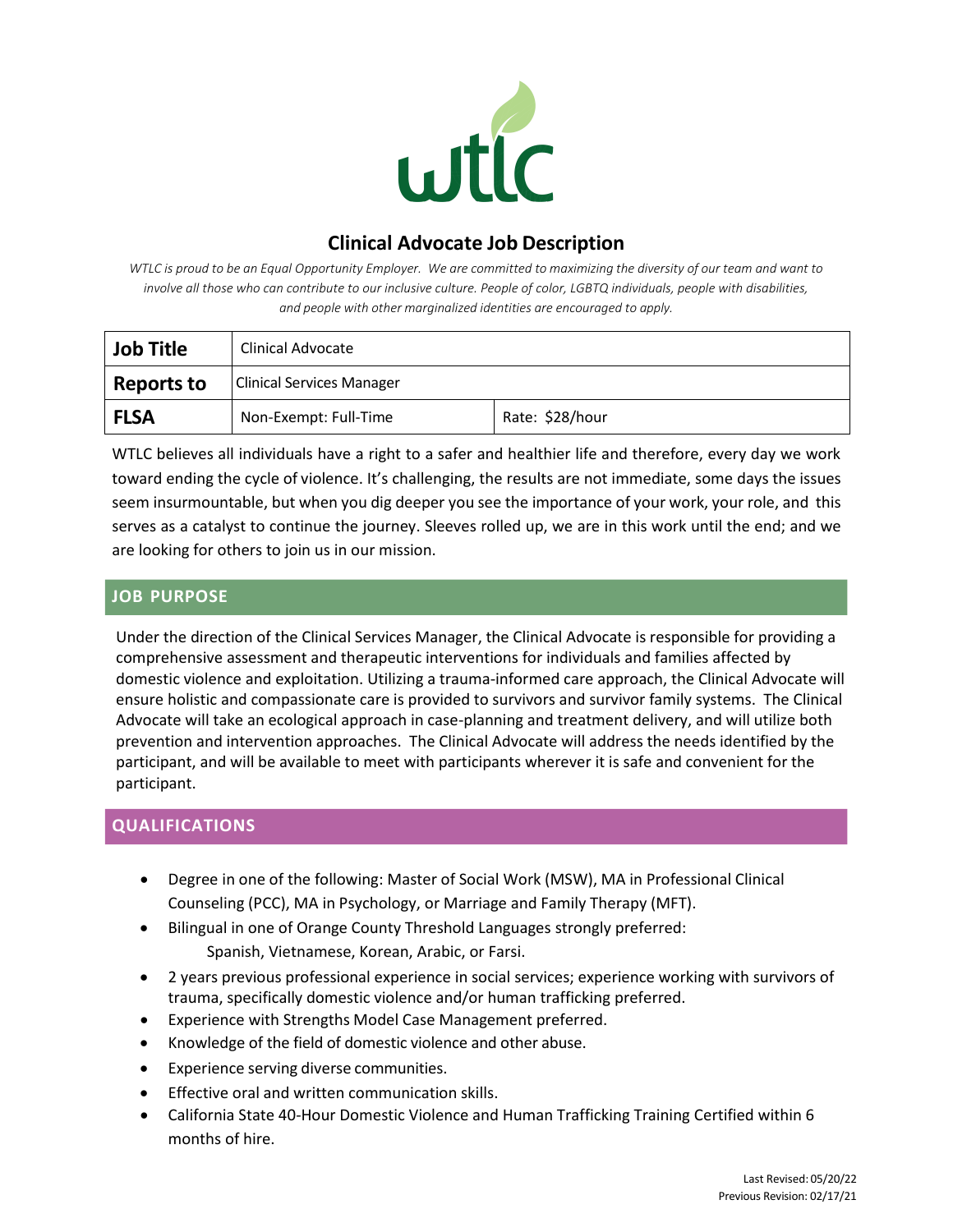- Has not been a participant of WTLC services for at least three (3) years.
- Possession of a current and valid California driver's license, a car, liability insurance which meets California State minimum requirements and an acceptable driving record.
- Successful completion of a pre-employment background check.

#### **GENERAL DUTIES AND RESPONSIBILITIES**

- Provide individualized, flexible, support and advocacy to survivors within the community or at WTLC Center.
- Utilize evidenced-based practices and interventions to address needs of participants, related to trauma, mental health, and substance abuse.
- Provide supportive clinical case management in an effort to fully support needs of participants and participant families/support systems.
- Provide crisis counseling and referrals for center and community participants and Helpline callers.
- Engage in assessment and collaborative treatment planning with participants, to determine most appropriate mode of service delivery.
- Deliver high-quality services utilizing evidenced-based and culturally sensitive interventions that are strengths-based and participant-led.
- Provide counseling and referrals for center and community participants who cause and have caused harm.
- Regularly develop and evaluate Safety Plans with participants.
- Responsible for scheduling and maintaining a caseload of both center and community-based participants.
- Plan and facilitate center and community-based educational/support groups.
- Input data entry on appropriate program data into the database(s) (Ex: Apricot, SharePoint, etc.).
- Provide advocacy services and support to survivors of domestic violence and exploitation.
- Educate participants about dynamics of domestic violence, human trafficking, and available options and resources.
- Support and engage in activities related to WTLC's Strategic Plan and other agency-wide efforts.
- Participate in staff meetings, trainings, conferences, and other meetings as needed/required.
- Other duties may be assigned.

#### **WORKING CONDITIONS AND PHYSICAL REQUIREMENTS**

Alternate work schedule (4/10) or regular (5/8) schedule may be possible based on agency need, flexible to work evenings and weekends as needed. Regularly required to sit and use hands and fingers; intact vision abilities required. Occasionally required to lift and/or move heavy objects.